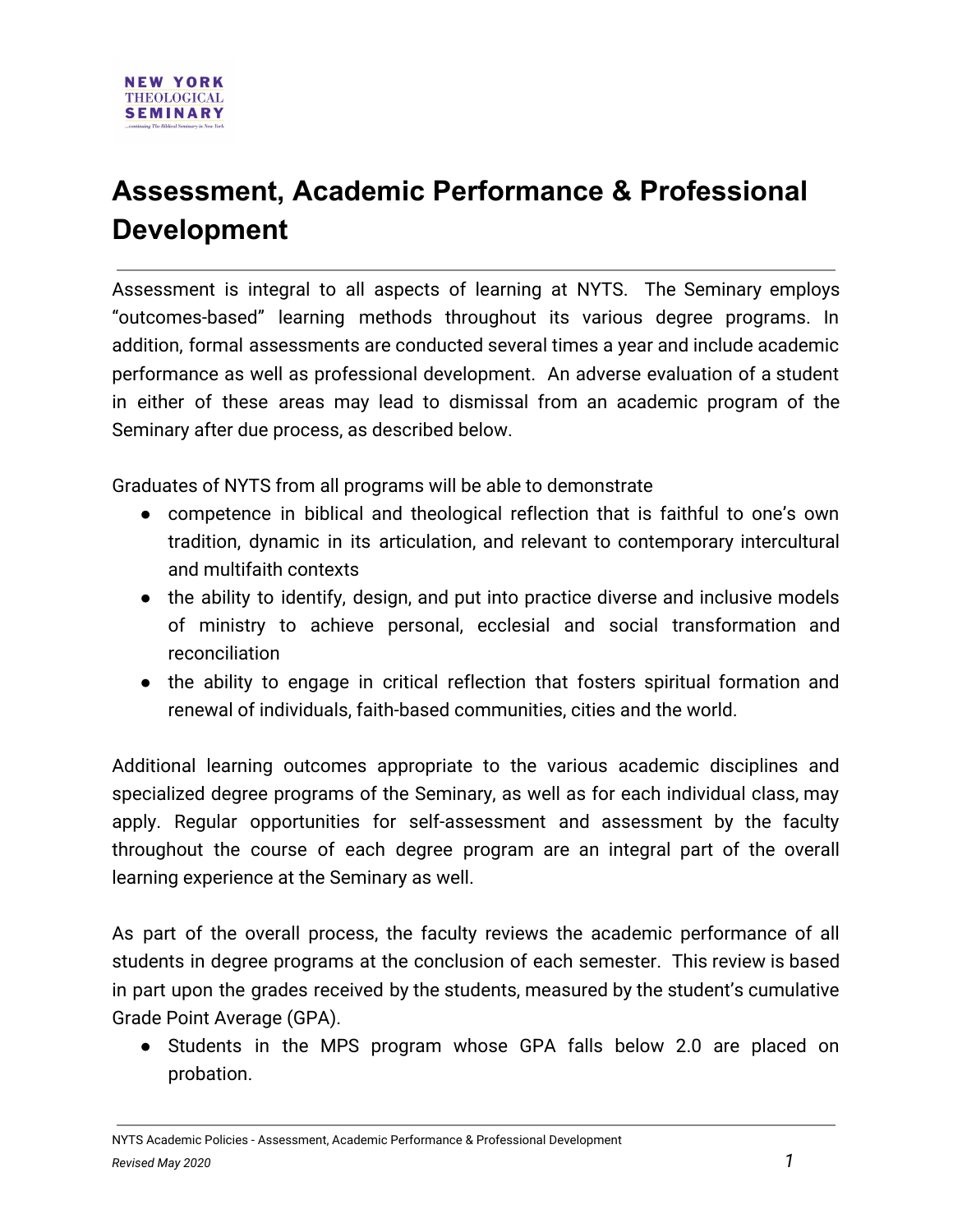

● Students in the MA and MDiv program whose GPA falls below 2.5 are placed on probation.

Notification of probation shall be given by the Academic Dean by regular mail to each student placed on probation within two weeks of the assessment review. Remaining on probation for at least two consecutive semesters without indication of academic improvement will be considered grounds for dismissal by the Faculty.

The Seminary is permitted to admit into the various master's degree programs a limited number of students who do not possess an earned bachelor's degree. Such students must complete the regular application process and undergo an interview with the Academic Dean to determine their readiness to undertake graduate studies. In addition, such students will be automatically placed on academic probation during their first year of studies, and will be expected to maintain a 3.0 GPA to remain in good standing.

NYTS is a professional graduate school whose primary mission is the preparation of men and women for ministries in Christian churches and in other religious communities. Candidates for its certificates and degrees are expected not only to maintain good academic standing as defined in this Catalogue and in the Student Handbook published annually for each program, but to demonstrate professional readiness for ministry as well. Professional readiness for ministry includes emotional, psychological, and spiritual dimensions of a student's preparation. Students are assessed regularly by the faculty of the Seminary in a variety of ways, including in confidential sessions that touch on these latter topics.

The faculty normally reviews the professional development of each student twice yearly in the student review process. However, a faculty member may request, at any time, an evaluation of a student's professional functioning if there are indications for concern. During these confidential assessment sessions faculty members may discuss issues of professional development of any candidate for a certificate or degree. Matters to be considered may include, among other things, psychological readiness for ministry, professional presentation, and personal conduct. Individual students may be requested